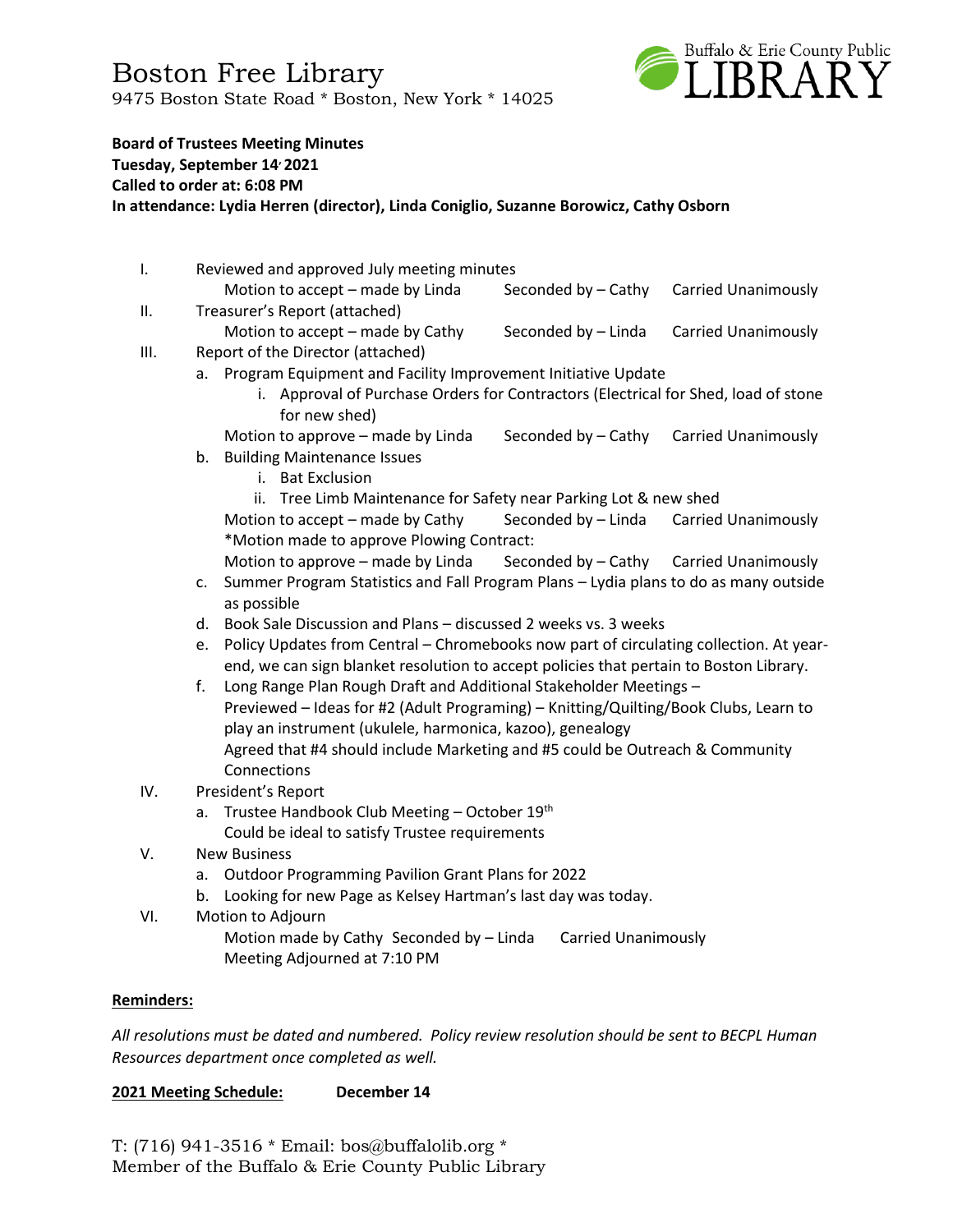

Librarian's Report – September 14, 2021

- 1. Contract Account Balance: \$4919.41
	- Checks written since the last board meeting

| 2373 | <b>Modern Disposal Services</b>                    | \$62.36 |
|------|----------------------------------------------------|---------|
| 2374 | Parkside Fire & Security – Extinguisher Inspection | \$50.00 |
| 2375 | Rucker Lumber – Cleaning Solution                  | \$11.98 |
| 2376 | <b>Modern Disposal Services</b>                    | \$62.36 |
| 2377 | Erie County Water Authority                        | \$53.46 |
| 2378 | Rucker Lumber – Maintenance Supplies               | \$20.61 |
| 2379 | <b>Modern Disposal Services</b>                    | \$67.35 |
| 2380 | Mike Nowak – Lawn Mower Gas                        | \$16.00 |
| 2381 | <b>Rucker Lumber – Maintenance Supplies</b>        | \$15.99 |
| 2382 | <b>Modern Disposal Services</b>                    | \$67.35 |

2. Budget, Payroll and Staff Updates: Current payroll projections have the library well below our personnel budget and system paid expenses due to hours being voluntarily swapped between Library Clerks and Pages. Part-time page Kelsey Hartman's last day of work was today as she is leaving to pursue her career. The job has been posted and I will be scheduling interviews starting on Thursday with the hope of having a new hire in place by the beginning of October.

The Boston Library Contract Account received another County Appropriation for \$1,934.00 to help cover costs this year due to the reduced fine revenue.

A letter was sent on Thursday, September  $9<sup>th</sup>$  to the Town of Colden requesting continued financial support from the town. The Town Clerk informed us that we would be receiving \$1,000 towards building maintenance and programming after approval at last week's meeting.

3. Program Equipment and Facility Improvement Initiative:

The BECPL has approved our request for funding and provided the initial \$6,287 toward our Program Equipment and Facility Improvement Initiative. All equipment has been ordered including chairs, tables, children's furniture, cushions, garbage can, extension cords, and compost bin. Still to be purchased are the 10 plastic Adirondack chairs as they have been out of stock.

The 8x8 shed has been ordered and we will need 2 tons of gravel for the site. I have already spoken with Millers about delivery of the gravel and it will cost \$90. The shed should be arriving later in September.

Cinema and Sound has ordered the cameras to be installed outside and work will be scheduled as soon as the equipment arrives.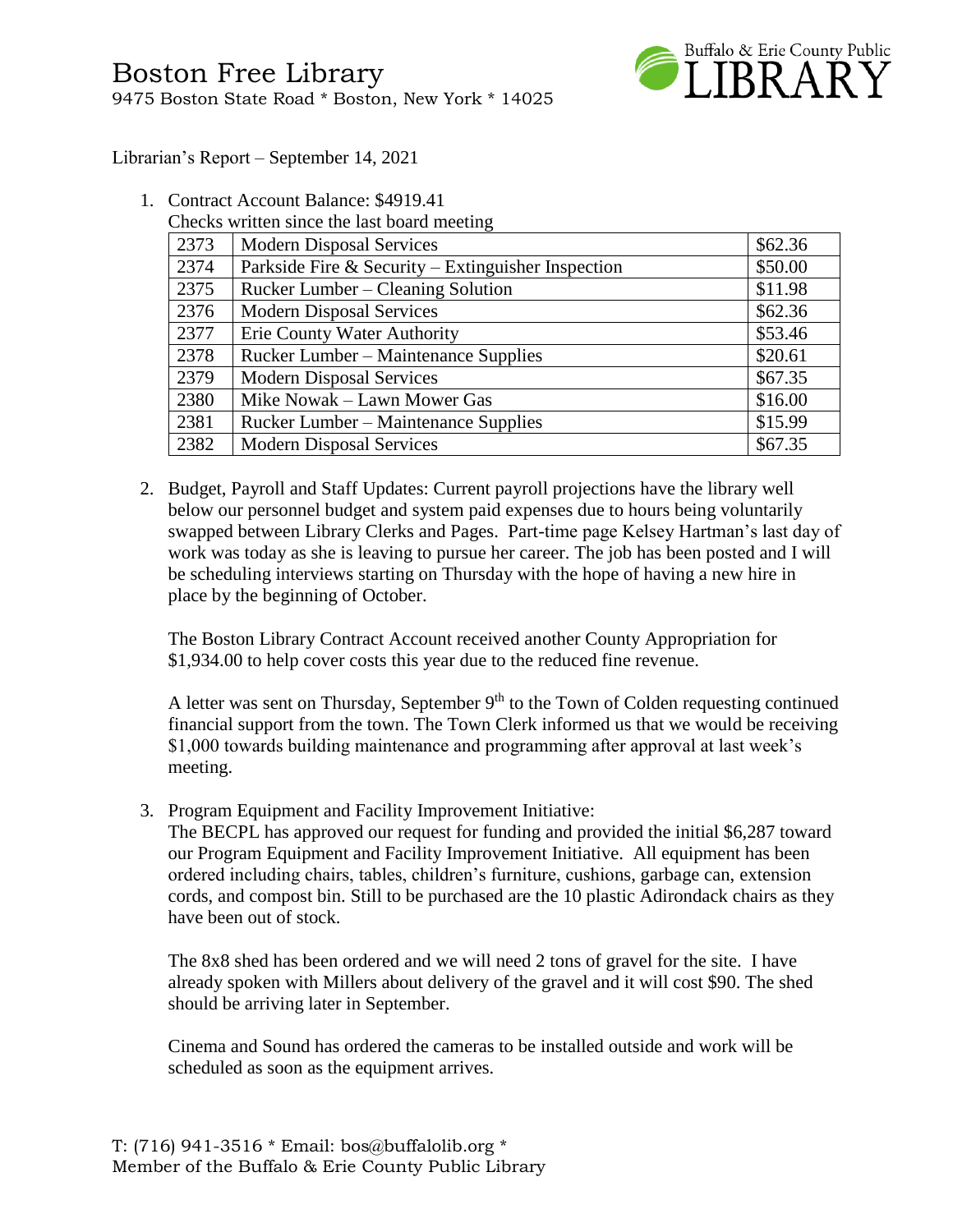## Boston Free Library

9475 Boston State Road \* Boston, New York \* 14025



Funke Electric is in the process of scheduling the installation of the electrical outlet to the backyard, but their schedule has been very full. I am waiting to get that scheduled before contacting M&M for the parking lot resealing since the driveway will be disturbed during the electrical work. Ideally all projects will be finished this fall, but the parking lot may have to wait until the spring if necessary.

Purchase Orders need to be reviewed, approved and signed for these parts of the project.

- 4. Building Maintenance
	- a. Bat Exclusion
		- i. During the month of August we began having issues with bats in the main area of the library beginning with one near the windows on August  $5<sup>th</sup>$ . Two more made their way into the building on August  $30<sup>th</sup>$  and these were removed by a wildlife rehabilitator. At this time I contacted two bat exclusion companies and once it was determined that the bats were living in the building, I obtained estimates to seal the building and evict the bats. Witzend Wildlife Services' estimate came at \$1,150 to seal all possible entrances and cap the chimney. Wildlife Damage Control's estimate was \$1,250 to do the same. After emailed board approval, Witzend completed the work on September  $8<sup>th</sup>$  and removed the exit vent today. Payment was made from the Association Account, but the business office indicated that if there was left over funding in our contract account at the end of the year we could seek full or partial reimbursement.
	- b. Tree Limb Maintenance
		- i. Several tree limbs along the left hand side of the parking lot and along the back of the lawn need to be trimmed. One dead limb is suspended in the tree above the parking lot so I have two spaces currently blocked off for safety. As the limbs hang over the library property, it is our responsibility to remove these limbs for the safety of our patrons and our shed. I've spoken with the neighbor whose property the trees are on and he has approved any necessary maintenance. So far I have two estimates:
			- 1. Deadwood Tree Services: \$1,200
			- 2. Jesse Hrycik/EverGreen of WNY: \$800

I have contacted Above and Beyond for a third estimate and am waiting on their response.

- c. Plow Contract Renewal
	- i. I received the renewal for our plow contract with Chevalier. The cost for services has gone up \$105 this year for a total of \$1,155 plus \$130 for each visit that requires salting. Does the board vote to renew the contract or obtain additional estimates?
- d. Prevailing Wage
	- i. It is the opinion of the BECPL and the New York State Department of Labor that regardless of the source of funding, if a Free Association Library is performing construction on a building that it owns, the prevailing wage law would not be applicable, unless a municipality or other public agency were to contract for or perform work on behalf of the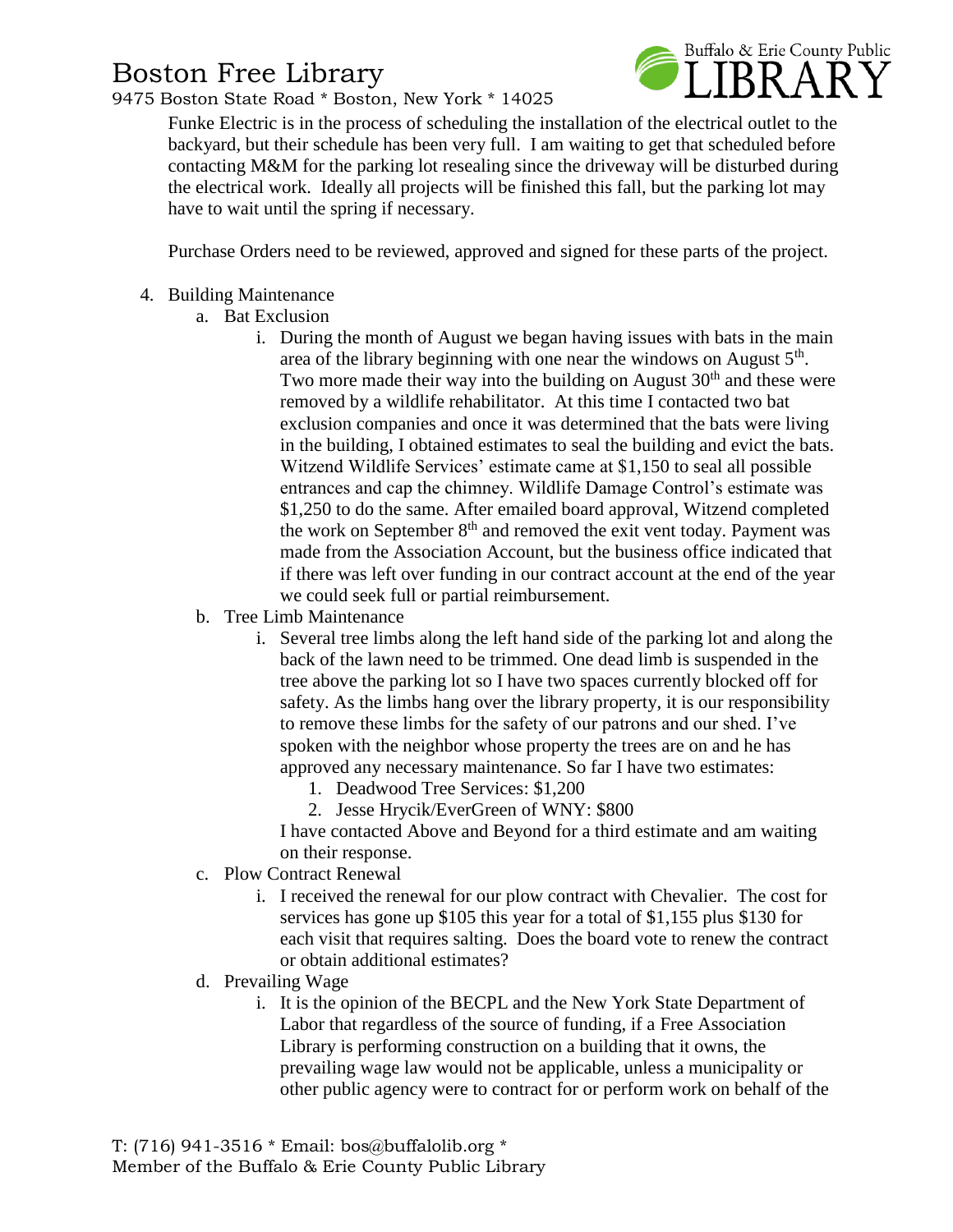## Boston Free Library

Buffalo & Erie County Public

9475 Boston State Road \* Boston, New York \* 14025

library. This is important when it comes to obtaining estimates from contractors and documentation of this information is kept on file at the library.

### 5. NYS Library Construction Aid Grant Proposal:

After making dozens of phone calls to get estimates for our programming pavilion project, I was only able to obtain two. Chevalier came back with a plan for a 16 x 24 ft pavilion with a closed 8 ft storage shed on the end for \$35,562.82 including site preparation. American Landscape Structures came back with an estimate of \$23,573.00 for a 16 x 24 ft pre-fabricated pavilion including installation but not site preparation.

I believe we should continue to try to get additional estimates and plans and apply for the NYS Library Construction Aid Grant next year. I did not have detailed enough estimates to create a solid application this fall and the deadline has passed. I am hoping there will be more available contractors next summer.

Our 2019 NYS Library Construction Aid Grant final report has been accepted and we should be receiving a check for the final payment from New York State shortly.

6. Summer Programming:

Although our summer programming looked a little different this year, we still had a successful season with several popular outdoor programs. Our outdoor summer concerts had a total attendance of 135 people and 42 people attended our Erie Canal on Tour show on September 2<sup>nd</sup>.

Other summer programs:

10 Story Times with 62 attending

- 6 Programs for Children including yoga and Artsapalooza with 90 attending
- 11 Teen Battle of the Books sessions with 95 attending
- 5 Intergenerational Programs including craft programs with 60 attending

I submitted a reimbursement request to Central for our summer programs totaling \$731.47 to be reimbursed to the Association from the library's Year End Appeal 2020. We now have an additional \$250 from the same fund to spend on programming or equipment for patrons.

7. Fall Program Plans and Book Sale Discussion

Programs this fall will be limited to small groups and we will continue to conduct as much outdoors as possible. Story Time is scheduled to be held outdoors weekly through the end of September. At that time, I will be evaluating attendance to decide whether we continue the same schedule inside or look at different days and times or the potential of online options.

We will be hosting monthly craft programs including a Fall Leaf Craft at the end of September, Painted Pumpkins in October, Graham Cracker Houses (non-edible version) in November, and Christmas Ornaments in December.

We also have the Roycroft coming on October  $7<sup>th</sup>$  to present a book making class for children as part of Young Audiences of Western New York.

T: (716) 941-3516 \* Email: [bos@buffalolib.org](mailto:bos@buffalolib.org) \* Member of the Buffalo & Erie County Public Library